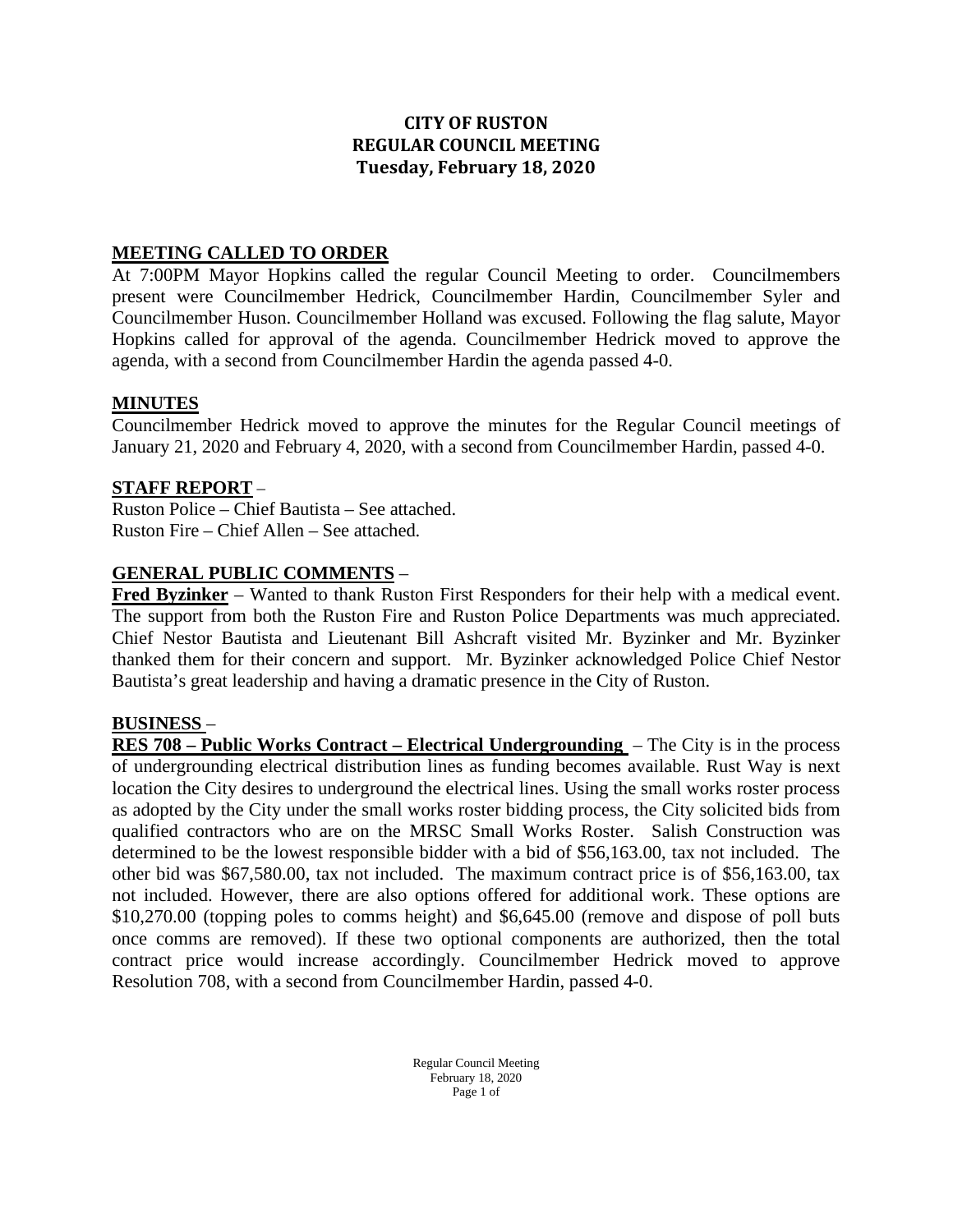CITY OF RUSTON Regular Council Minutes February 18, 2020

**RES 709 – Maintenance Contract – City Landscaping** - The City desires to have regular landscape maintenance service in its parks and along some city streets. The City had previously awarded landscape maintenance contracts. The most recent contract had increased in price substantially, so the City sought bids as it expired at the end of 2019. The City used the small works roster public bidding process for obtaining the bids for this project. Five contractors were solicited, including our current provider. The City received three bids with American Landscape Services being the lowest responsibility bidder as defined by RCW 39.04.010 with an annual price of \$21.120.00. This is less than the City had been recently paying. The contract is for a year but may be extended by four one-year increments for up to a 5-year period. The contract requires the payment of prevailing wages, so the price may be adjusted as the prevailing wage scales are adjusted over time. Councilmember Hedrick moved to approve Resolution 709, with a second from Councilmember Hardin, passed 4-0.

**CLAIMS/PAYROLL** – Nothing at this time.

**MAYOR'S TIME** – Mayor Hopkins sent the latest communication, from the City of Tacoma, regarding permits for buildings 9 and 11, sewer connection fees and SEPA, to all Councilmembers for their review. Mayor Hopkins planned to meet with City of Tacoma the week of February 24, 2020 to hold discussions. City Planner Rob White has been working on a grant for tourist signage at the entry to the City of Ruston located at the first roundabout on Ruston Way. The trees at this roundabout may need to come down. Mayor Hopkins will be meeting with the EPA the week of February 24, 2020, to discuss wrapping up the Super Fund site.

## **COUNCIL TIME –**

**Councilmember Hedrick –** Nothing at this time.

**Councilmember Hardin** – When speaking with City of Tacoma regarding sewer connection fees Councilmember Hardin recommended Mayor Hopkins ask City of Tacoma to provide other instances, within Tacoma, where developers requested Tacoma to forego their sewer fees.

**Councilmember Holland** –Was excused.

**Councilmember Syler** – Nothing at this time.

**Councilmember Huson** – Nothing at this time.

Regular Council Meeting February 18, 2020 Page 2 of 3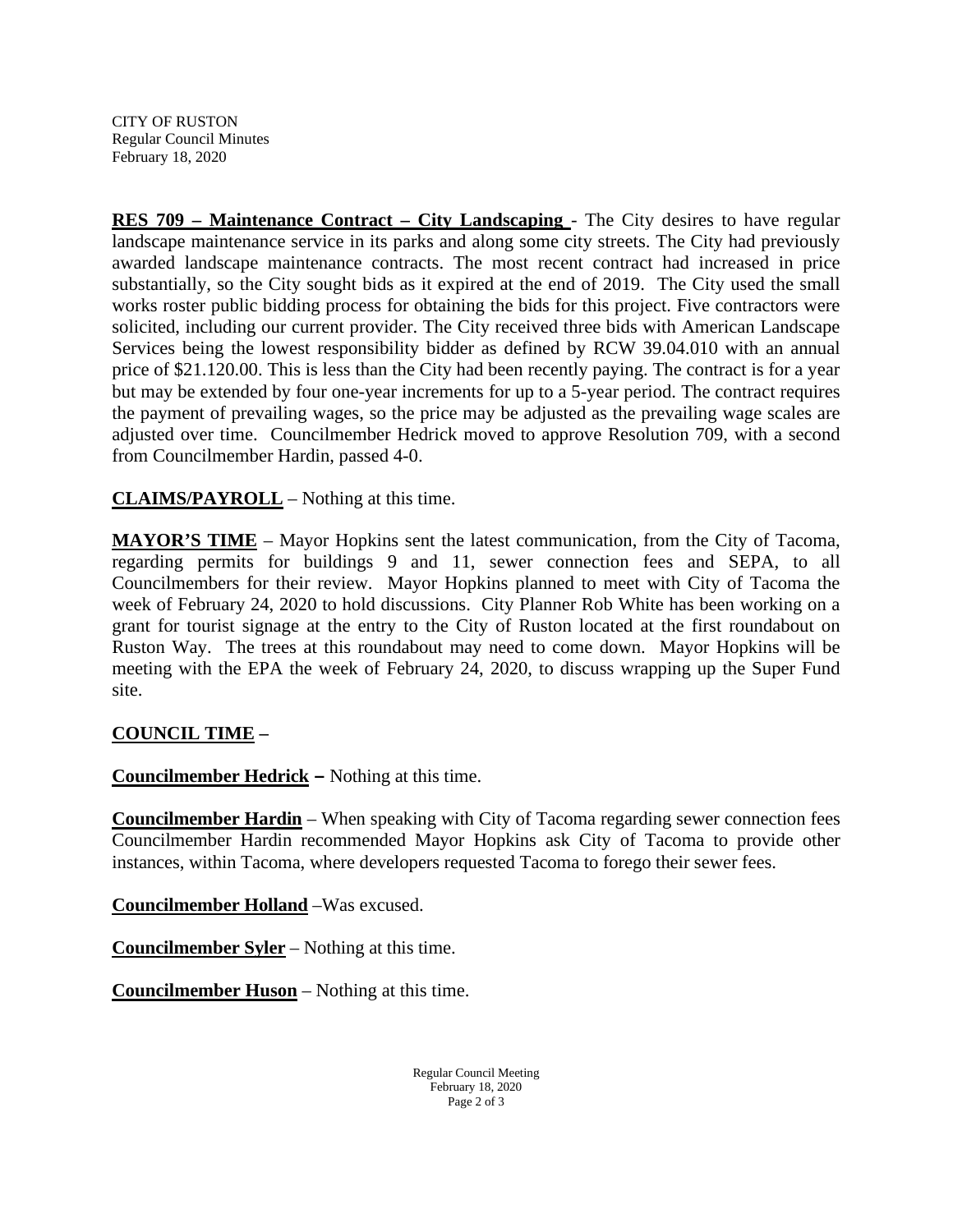CITY OF RUSTON Regular Council Minutes February 18, 2020

**MEETING AJOURNED** – At 7:31PM Councilmember Hedrick moved to adjourn, with a second from Councilmember Hardin, passed 4-0.

> \_\_\_\_\_\_\_\_\_\_\_\_\_\_\_\_\_\_\_\_\_\_\_\_\_ Mayor Bruce Hopkins

\_\_\_\_\_\_\_\_\_\_\_\_\_\_\_\_\_\_\_\_\_\_\_\_\_\_\_\_

ATTEST:

Judy Grams

Regular Council Meeting January 21, 2020 Page 3 of 3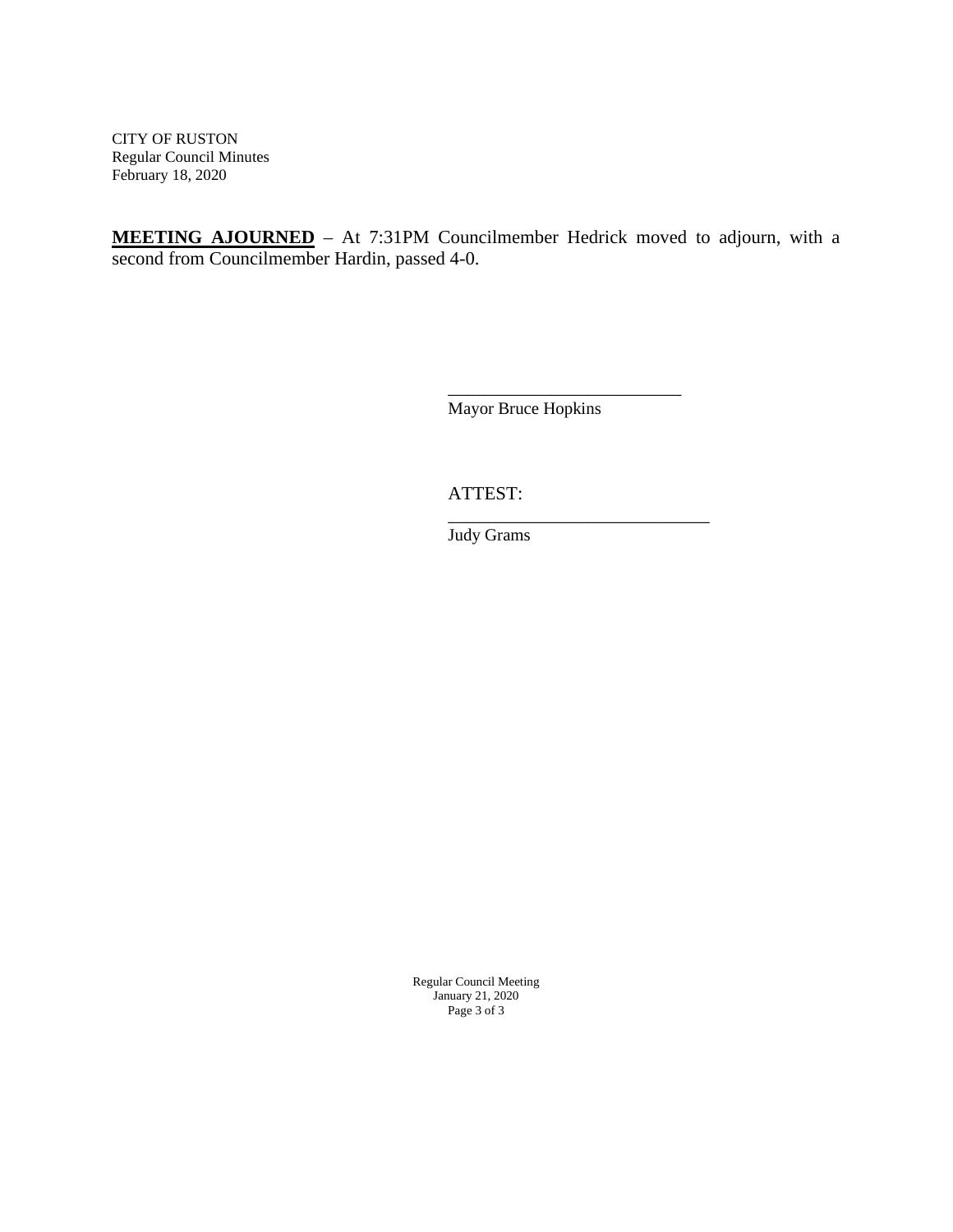

# **Chief's Report Ruston Police Department** Tuesday, February 18, 2020

During the month of January 2020, the Police Department logged 112 CAD incidents with the South Sound 911 dispatch system; this is 43 less police incidents than December 2019, a reduction of 28%.

- The first marathon through the City will be on March 14th. We will have 7  $\bullet$ additional police officers on duty during the race and will use Twitter to advise the community the location and duration of the roadblocks.
- I attended the first planning meeting for the T-town Family 4th celebration last  $\bullet$ week at the Tacoma Municipal Building. The event area is between Dune Peninsula at the north and Lobster Shop at the south.
	- 1. Based on that footprint I estimate the parking problem and pedestrian impact will be up to 3 or more times that of the Taste of Tacoma with additional concerns for criminal activity after the fireworks display.
	- 2. The City may consider setting and advertising well in advance "local access only" restrictions throughout town to encourage spectators to park outside the city or take the Pierce Transit shuttles.
	- 3. Institute temporary directional traffic closures during the egress period.

Prepared by Nestor Bautista